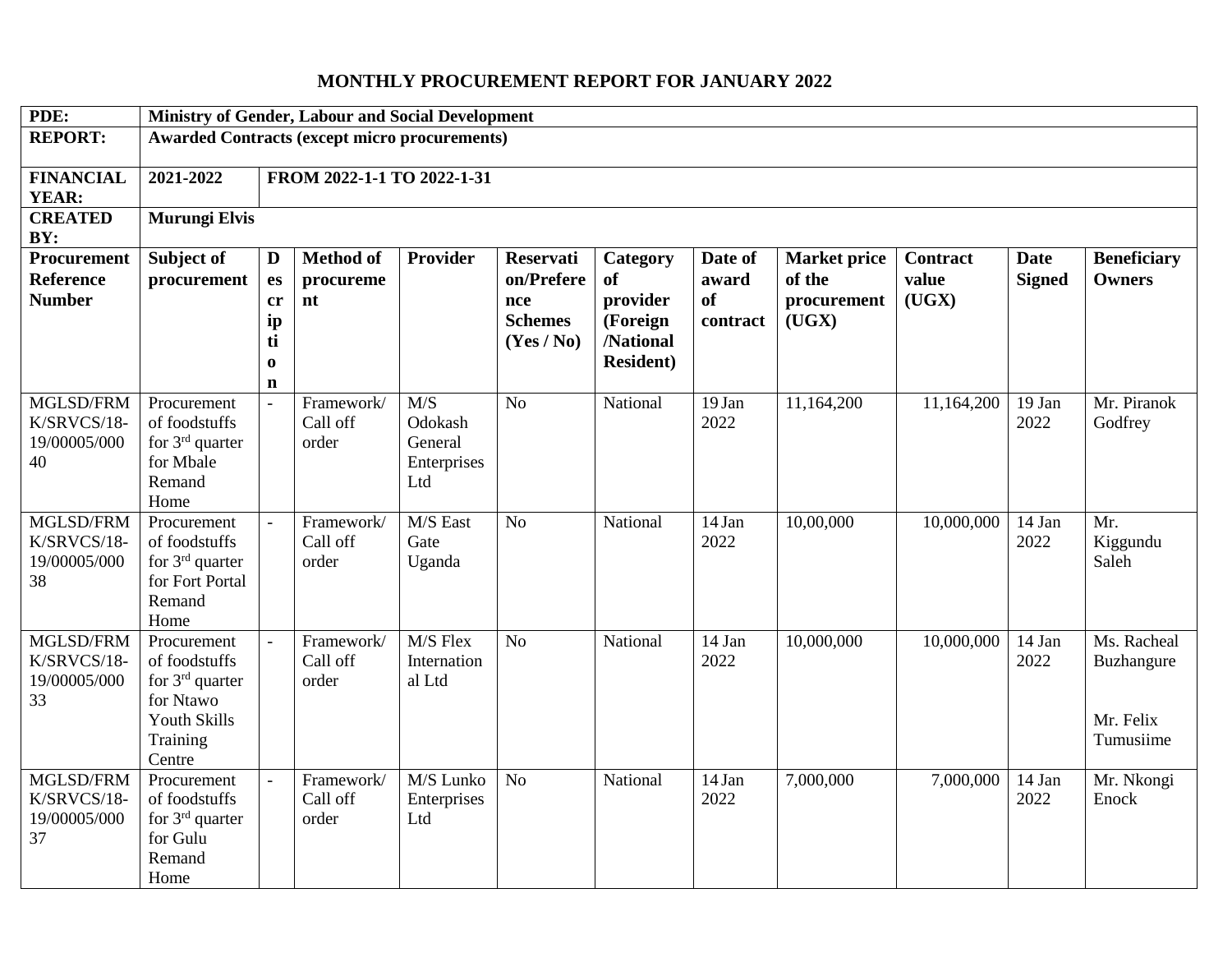| MGLSD/FRM<br>K/SRVCS/18-<br>19/00005/000<br>46 | Procurement<br>of foodstuffs<br>for $3rd$ quarter<br>for Ocoko<br>Vocational<br>Rehabilitation<br>Centre       |                | Framework/<br>Call off<br>order | M/S<br>Lizivine<br>Company<br>Ltd               | N <sub>o</sub> | National | 19 Jan<br>2022 | 8,031,810  | 8,031,810  | 19 Jan<br>2022 | Mr. Micheal<br>Kimuli<br>Mr. Miracle<br>Jeremiah<br>Mr. Joshua<br>Rich<br>Ms. Liz<br>Mirembe       |
|------------------------------------------------|----------------------------------------------------------------------------------------------------------------|----------------|---------------------------------|-------------------------------------------------|----------------|----------|----------------|------------|------------|----------------|----------------------------------------------------------------------------------------------------|
| MGLSD/FRM<br>K/SRVCS/18-<br>19/00005/000<br>44 | Procurement<br>of foodstuffs<br>for $3rd$ quarter<br>for Kireka<br>Vocational<br>Rehabilitation<br>Centre      | $\blacksquare$ | Framework/<br>Call off<br>order | M/S<br>Knowledge<br>Edge<br>Investment<br>s Ltd | N <sub>o</sub> | National | 19 Jan<br>2022 | 8,030,000  | 8,030,000  | 19 Jan<br>2022 | Ms.<br>Kemigisha<br>Stellah<br>Mr.<br>Barugahare<br>Jacob                                          |
| MGLSD/FRM<br>K/SRVCS/18-<br>19/00005/000<br>43 | Procurement<br>of foodstuffs<br>for $3rd$ quarter<br>for<br>Mpumudde<br>Vocational<br>Rehabilitation<br>Centre |                | Framework/<br>Call off<br>order | M/S Minga<br>Supplies<br>Ltd                    | N <sub>o</sub> | National | 19 Jan<br>2022 | 7,051,950  | 7,051,950  | 19 Jan<br>2022 | Mr. Ezra<br><b>Buhamba</b><br>Mr. Moses<br>Matsiko<br>Mr. Leon<br>Mugyenyi<br>Mr. Hope<br>Mugyenyi |
| MGLSD/FRM<br>K/SUPLS/18-<br>19/00005/000<br>36 | Procurement<br>of<br>supplementary<br>foodstuffs for<br>Kabale<br>Remand<br>Home                               |                | Framework/<br>Call off<br>order | M/S T&B<br>Enterprises<br>Ltd                   | N <sub>o</sub> | National | 14 Jan<br>2022 | 6,000,000  | 6,000,000  | 14 Jan<br>2022 |                                                                                                    |
| MGLSD/FRM<br>K/SUPLS/18-<br>19/00005/000<br>35 | Procurement<br>of<br>supplementary<br>foodstuffs for<br>Kobulin<br>Youth Skills<br>Training<br>Centre          |                | Framework/<br>Call off<br>order | M/S CMK<br>Enterprises<br>Ltd                   | N <sub>o</sub> | National | 14 Jan<br>2022 | 10,060,000 | 10,060,000 | 14 Jan<br>2022 | Ms. Jolly<br>Kamatware<br>Mugisha<br>Mr. Charles<br>Mugisha                                        |
| MGLSD/FRM<br>K/SUPLS/18-<br>19/00005/000<br>34 | Procurement<br>of<br>supplementary<br>foodstuffs for                                                           |                | Framework/<br>Call off<br>order | M/S<br>Joranet Ltd                              | N <sub>o</sub> | National | 14 Jan<br>2022 | 18,750,000 | 18,750,000 | 14 Jan<br>2022 |                                                                                                    |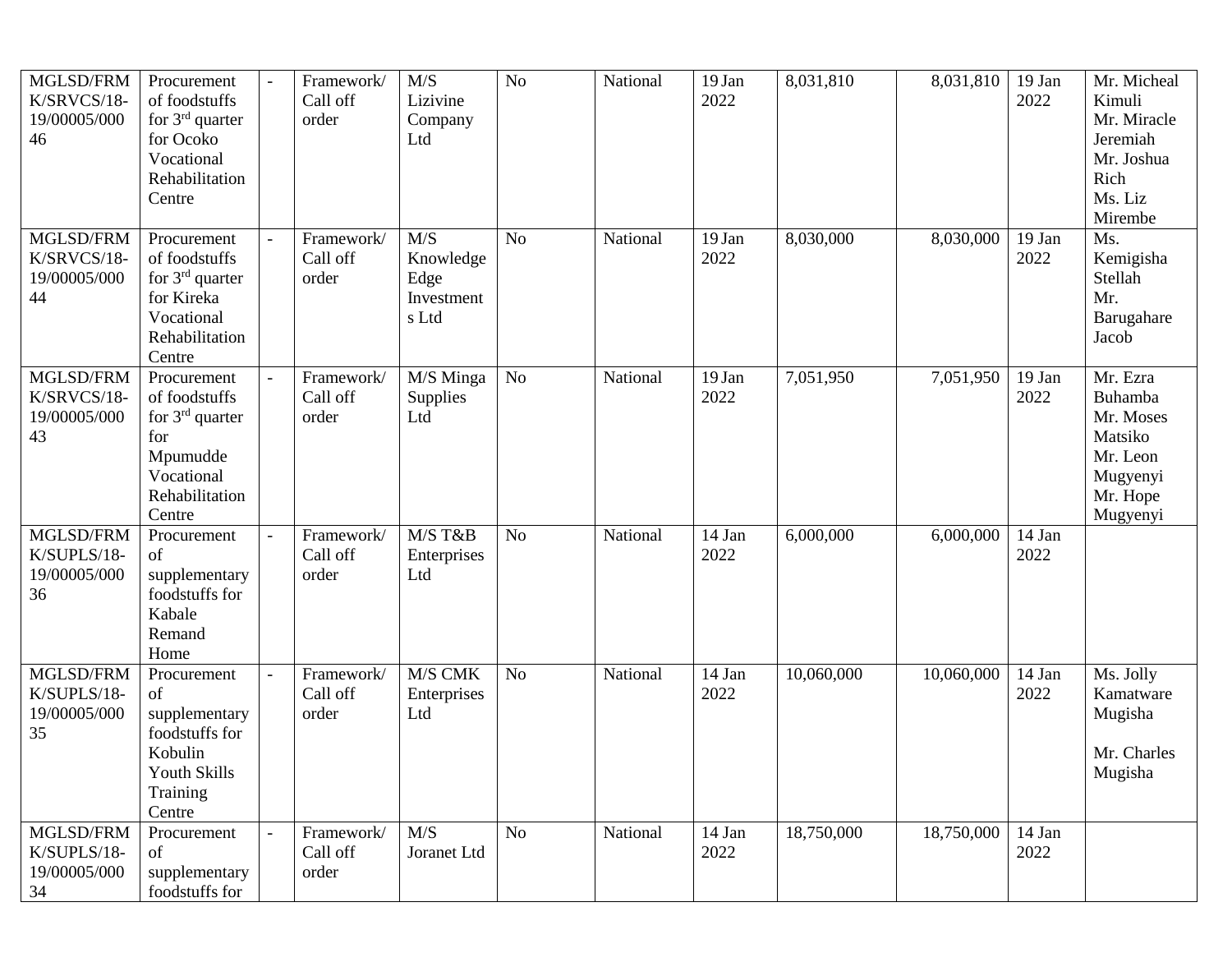|                                                | Naguru<br>Remand<br>Home                                                                                                             |       |                                 |                                    |                |          |                |            |            |                |                                                                      |
|------------------------------------------------|--------------------------------------------------------------------------------------------------------------------------------------|-------|---------------------------------|------------------------------------|----------------|----------|----------------|------------|------------|----------------|----------------------------------------------------------------------|
| MGLSD/FRM<br>K/SUPLS/18-<br>19/00002/000<br>16 | Procurement<br>of tyres for<br>motor vehicle<br><b>UG 1064Y</b>                                                                      |       | Framework/<br>Call off<br>order | M/S Josta<br>Enterprises<br>Ltd    | N <sub>o</sub> | National | 6 Jan<br>2022  | 3,592,000  | 3,592,000  | 6 Jan<br>2022  | Mr. Moses<br>Matsiko<br>Ms. Stella<br>Ampuriire                      |
| MGLSD/FRM<br>K/SRVCS/18-<br>19/00003/000<br>42 | Procurement<br>of hotel<br>services to<br>facilitate<br>regional level<br>TOT trainings<br>targeting<br>district<br>officials        | $ \,$ | Framework/<br>Call off<br>order | M/S Tropic<br>Inn Hotel            | N <sub>o</sub> | National | 27 Jan<br>2022 | 27,537,000 | 27,537,000 | 27 Jan<br>2022 | Mr. George<br>William<br>Samula<br>Dr. Elizabeth<br>Lwanga<br>Samula |
| MGLSD/FRM<br>K/SRVCS/18-<br>19/00003/000<br>41 | Procurement<br>of hotel<br>services to<br>facilitate<br>regional level<br><b>TOT</b> trainings<br>targeting<br>district<br>officials |       | Framework/<br>Call off<br>order | M/S Akello<br>Hotel                | N <sub>o</sub> | National | 27 Jan<br>2022 | 32,552,000 | 32,552,000 | 27 Jan<br>2022 |                                                                      |
| MGLSD/FRM<br>K/SRVCS/18-<br>19/00003/000<br>40 | Procurement<br>of hotel<br>services to<br>facilitate<br>regional level<br>TOT trainings<br>targeting<br>district<br>officials        |       | Framework/<br>Call off<br>order | M/S<br>Colline<br>Hotel            | N <sub>o</sub> | National | 27 Jan<br>2022 | 36,806,560 | 36,806,560 | 27 Jan<br>2022 | Mr.<br>Augustine<br>Kasozi                                           |
| MGLSD/FRM<br>K/SUPLS/18-<br>19/00003/000<br>34 | Procurement<br>of hotel<br>services for<br>the final<br>consultative<br>meeting on the<br>Culture policy                             |       | Framework/<br>Call off<br>order | M/S<br>Essella<br>Country<br>Hotel | $\rm No$       | National | 18 Jan<br>2022 | 2,975,000  | 2,975,000  | 18 Jan<br>2022 | Mr. Richard<br>Mugulusi                                              |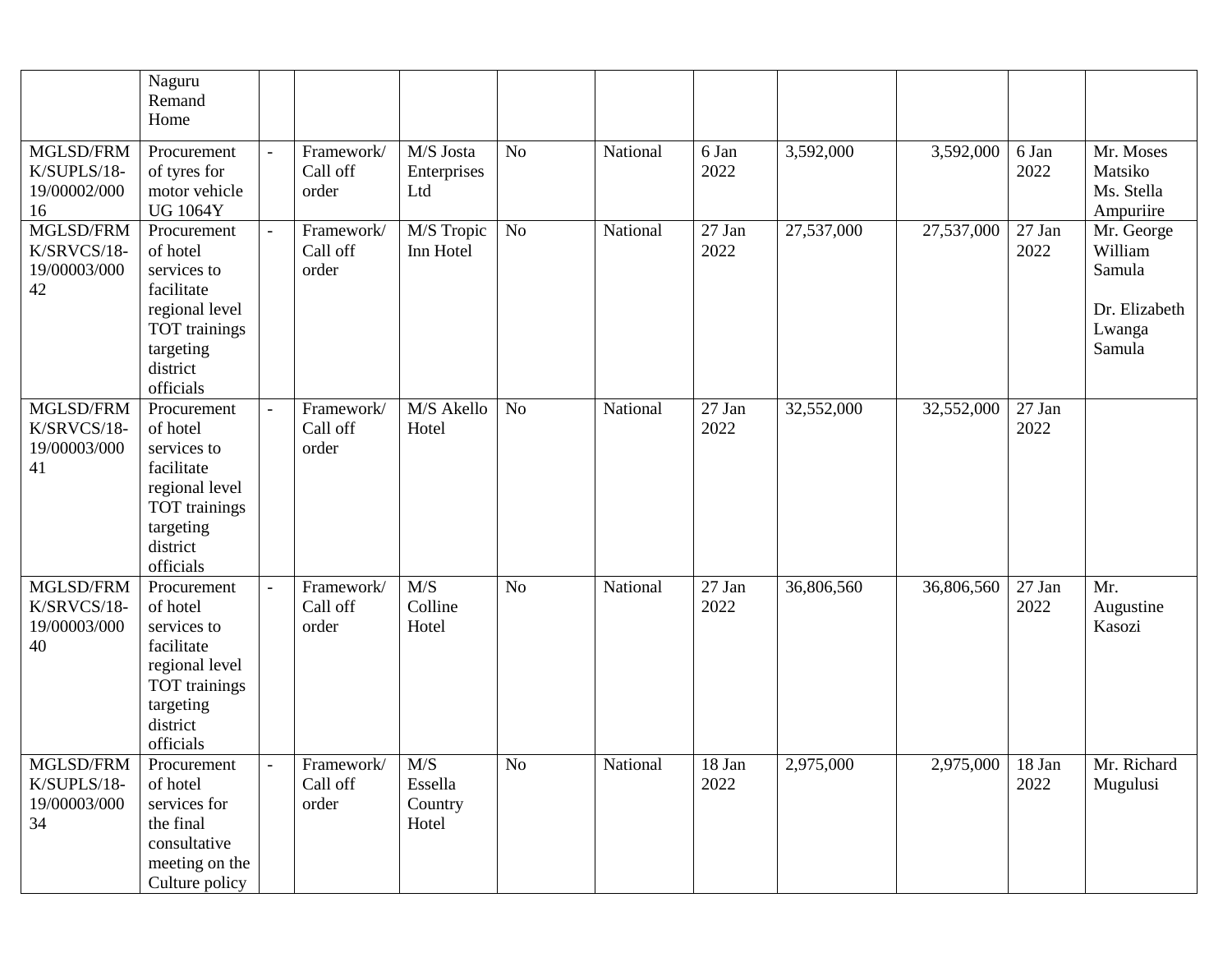| MGLSD/FRM<br>K/SRVCS/18-<br>19/00003/000<br>43 | Procurement<br>of hotel<br>services to<br>facilitate<br>regional level<br>TOT trainings<br>targeting<br>district<br>officials                            |                | Framework/<br>Call off<br>order | M/S Hoima<br>Resort<br>Hotel                            | N <sub>o</sub> | National | 27 Jan<br>2022              | 34,563,290 | 34,563,290 | 27 Jan<br>2022              | Mr. Owor<br>Martin<br>Mr. Odoi<br>Anorld                                                                                         |
|------------------------------------------------|----------------------------------------------------------------------------------------------------------------------------------------------------------|----------------|---------------------------------|---------------------------------------------------------|----------------|----------|-----------------------------|------------|------------|-----------------------------|----------------------------------------------------------------------------------------------------------------------------------|
| MGLSD/FRM<br>K/SRVCS/18-<br>19/00003/000<br>44 | Procurement<br>of hotel<br>services to<br>facilitate<br>regional level<br>TOT trainings<br>targeting<br>district<br>officials                            | $\blacksquare$ | Framework/<br>Call off<br>order | M/S Wash<br>and Wills<br>Hotel                          | N <sub>o</sub> | National | 27 Jan<br>2022              | 35,579,280 | 35,579,280 | 27 Jan<br>2022              | Mr. Ariong<br>Odea Joseph<br>Mr. Peter<br>William<br>Emorut<br>Mr. Odea<br>Timothy<br>Washington<br>Mr. Peter<br>James<br>Emorut |
| MGLSD/FRM<br>K/SRVCS/18-<br>19/00005/000<br>63 | Procurement<br>of repairs for<br>motor vehicle<br><b>UG 0687Y</b>                                                                                        |                | Framework/<br>Call off<br>order | M/S Bab<br>Transporter<br>s $\&$<br>General<br>Mechanic | N <sub>o</sub> | National | $\overline{2}1$ Jan<br>2022 | 20,720,800 | 20,720,800 | $\overline{2}1$ Jan<br>2022 | Mr. Babu<br>Ismail                                                                                                               |
| MGLSD/FRM<br>K/SRVCS/18-<br>19/00005/000<br>64 | Procurement<br>of repairs for<br>motor vehicle<br><b>UG 0881Y</b>                                                                                        |                | Framework/<br>Call off<br>order | M/S Bab<br>Transporter<br>s &<br>General<br>Mechanic    | N <sub>o</sub> | National | 28 Jan<br>2022              | 4,838,000  | 4,838,000  | 28 Jan<br>2022              | Mr. Babu<br>Ismail                                                                                                               |
| MGLSD/FRM<br>K/SUPLS/18-<br>19/00007/000<br>21 | Procurement<br>of social<br>media<br>campaign<br>covering the<br>trainings by<br><b>MGLSD</b><br>under the<br>parish<br>development<br>model,<br>mindset |                | Framework/<br>Call off<br>order | M/S Mirror<br>digital Ltd                               | N <sub>o</sub> | National | 25 Jan<br>2022              | 10,000,000 | 10,000,000 | 25 Jan<br>2022              | Mr. Brian<br>Kwesiga<br>Ms. Atuhiire<br>Stella<br>Patience                                                                       |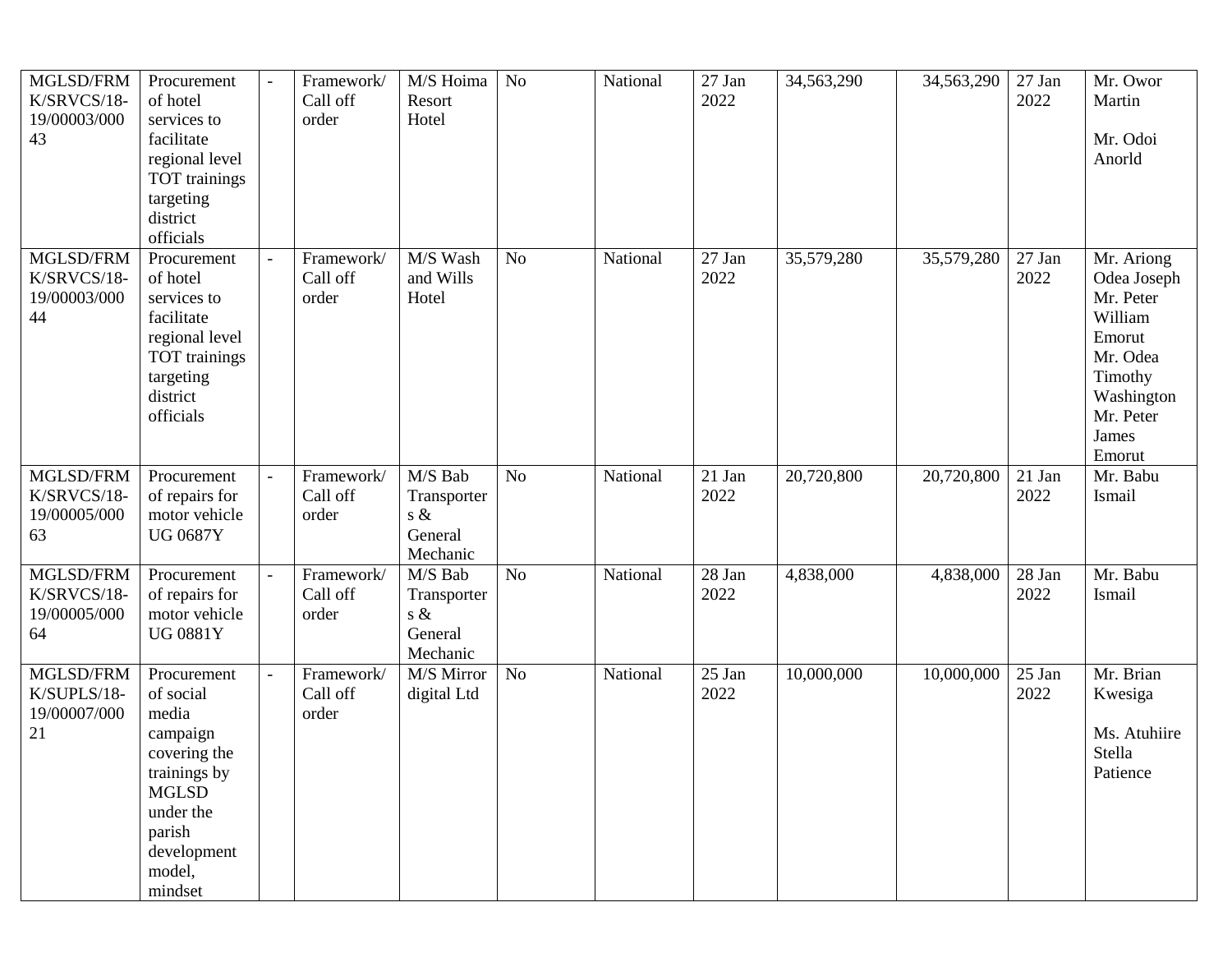|                                                | change and<br>community<br>mobilization<br>pillar                          |                                 |                        |                |          |                  |           |           |                  |                                               |
|------------------------------------------------|----------------------------------------------------------------------------|---------------------------------|------------------------|----------------|----------|------------------|-----------|-----------|------------------|-----------------------------------------------|
| MGLSD/FRM<br>K/SUPLS/18-<br>19/00007/000<br>20 | Procurement<br>of talk shows<br>on UWEP on<br>radios across<br>the regions | Framework/<br>Call off<br>order | M/S Voice<br>of Kigezi | N <sub>o</sub> | National | 17 Jan<br>2022   | 1,180,000 | 1,180,000 | 17 Jan<br>2022   | Mr. Ivan<br>Mbabazi<br>Ms. Doris<br>Mutabaazi |
| MGLSD/FRM<br>K/SUPLS/18-<br>19/00007/000<br>22 | Procurement<br>of talk shows<br>on UWEP on<br>radios across<br>the regions | Framework/<br>Call off<br>order | M/S Mega<br><b>FM</b>  | No             | National | 25 Jan<br>2022   | 1,360,000 | 1,360,000 | 25 Jan<br>2022   | GOU                                           |
| MGLSD/FRM<br>K/SUPLS/18-<br>19/00007/000<br>23 | Procurement<br>of talk shows<br>on UWEP on<br>radios across<br>the regions | Framework/<br>Call off<br>order | M/S Radio<br>Wa        | N <sub>o</sub> | National | $25$ Jan<br>2022 | 1,360,000 | 1,360,000 | $25$ Jan<br>2022 |                                               |
| MGLSD/FRM<br>K/SUPLS/18-<br>19/00007/000<br>24 | Procurement<br>of talk shows<br>on UWEP on<br>radios across<br>the regions | Framework/<br>Call off<br>order | M/S Open<br>Gate FM    | N <sub>o</sub> | National | 25 Jan<br>2022   | 1,360,000 | 1,360,000 | 25 Jan<br>2022   | Mr. Charles<br>Mukhwana                       |
| MGLSD/FRM<br>K/SUPLS/18-<br>19/00007/000<br>25 | Procurement<br>of talk shows<br>on UWEP on<br>radios across<br>the regions | Framework/<br>Call off<br>order | M/S Etop<br>Radio      | N <sub>o</sub> | National | 25 Jan<br>2022   | 1,800,000 | 1,800,000 | $25$ Jan<br>2022 |                                               |
| MGLSD/FRM<br>K/SUPLS/18-<br>19/00007/000<br>26 | Procurement<br>of talk shows<br>on UWEP on<br>radios across<br>the regions | Framework/<br>Call off<br>order | M/S Spice<br><b>FM</b> | N <sub>o</sub> | National | $25$ Jan<br>2022 | 1,360,000 | 1,360,000 | $25$ Jan<br>2022 |                                               |
| MGLSD/FRM<br>K/SUPLS/18-<br>19/00007/000<br>27 | Procurement<br>of talk shows<br>on UWEP on<br>radios across<br>the regions | Framework/<br>Call off<br>order | M/S Radio<br>West      | N <sub>o</sub> | National | 25 Jan<br>2022   | 1,800,000 | 1,800,000 | 25 Jan<br>2022   | GOU                                           |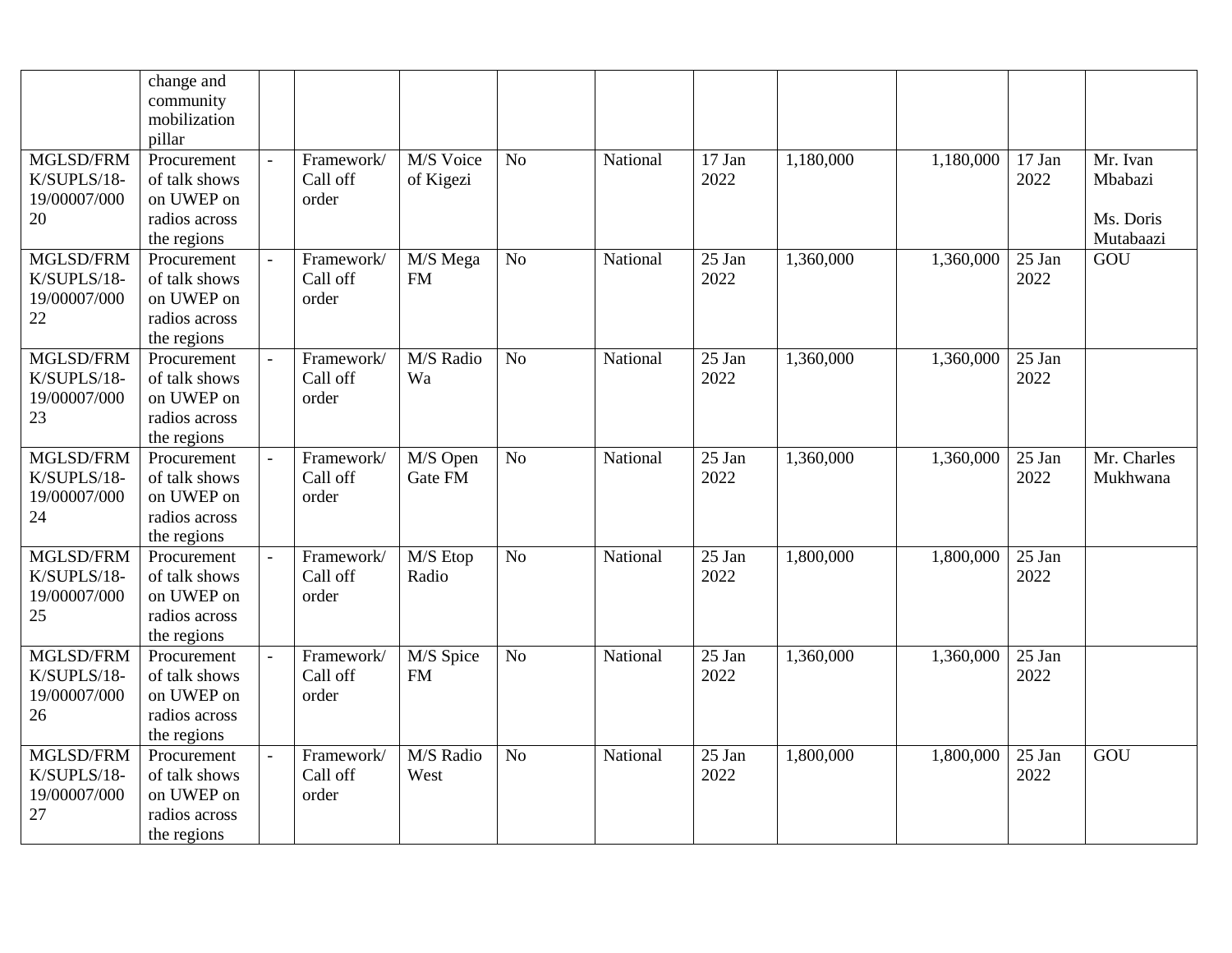| MGLSD/FRM<br>K/SUPLS/18-<br>19/00007/000<br>28 | Procurement<br>of talk shows<br>on UWEP on<br>radios across<br>the regions                    | Framework/<br>Call off<br>order | M/S CBS<br><b>FM</b>                                         | N <sub>o</sub> | National | 25 Jan<br>2022              | 2,600,000  | 2,600,000  | 25 Jan<br>2022              |                                                                                   |
|------------------------------------------------|-----------------------------------------------------------------------------------------------|---------------------------------|--------------------------------------------------------------|----------------|----------|-----------------------------|------------|------------|-----------------------------|-----------------------------------------------------------------------------------|
| MGLSD/FRM<br>K/SUPLS/18-<br>19/00008/000<br>19 | Procurement<br>of stationery<br>for CHESASE<br>Project                                        | Framework/<br>Call off<br>order | M/S<br>Kamage<br>Enterprises<br>Ltd                          | N <sub>o</sub> | National | 31 Jan<br>2022              | 9,343,240  | 9,343,240  | 31 Jan<br>2022              | Ms.<br>Ainembabazi<br>Lita Kashegu<br>Ms.<br>Kobusingye<br>Adrine                 |
| MGLSD/FRM<br>K/SUPLS/18-<br>19/00008/000<br>20 | Procurement<br>of stationery<br>for Youth<br>Livelihood<br>Project                            | Framework/<br>Call off<br>order | $\overline{M/S}$<br>Odokash<br>General<br>Enterprises<br>Ltd | N <sub>o</sub> | National | $\overline{31}$ Jan<br>2022 | 12,998,290 | 12,998,290 | $\overline{3}1$ Jan<br>2022 | Mr. Piranok<br>Godfrey                                                            |
| MGLSD/FRM<br>K/SUPLS/18-<br>19/00008/000<br>21 | Procurement<br>of stationery<br>to facilitate<br>skills training<br>for women<br>groups       | Framework/<br>Call off<br>order | M/S<br>Odokash<br>General<br>Enterprises<br>Ltd              | No             | National | 31 Jan<br>2022              | 1,477,950  | 1,477,950  | 31 Jan<br>2022              | Mr. Piranok<br>Godfrey                                                            |
| MGLSD/FRM<br>K/SUPLS/18-<br>19/00008/000<br>16 | Procurement<br>of stationery<br>for the Child<br>helpline<br>programme                        | Framework/<br>Call off<br>order | <b>M/S Divine</b><br>Treasure<br>General<br>Supply Ltd       | No             | National | 13 Jan<br>2022              | 1,999,510  | 1,999,510  | 13 Jan<br>2022              | $\overline{\text{Ms}}$ .<br>Nakazibwe<br>Divine<br>Treasure<br>Ms. Liz<br>Mirembe |
| MGLSD/FRM<br>K/SUPLS/18-<br>19/00008/000<br>17 | Procurement<br>of stationery<br>for the Office<br>of the Minister                             | Framework/<br>Call off<br>order | <b>M/S ABM</b><br>Investment<br>s Ltd                        | N <sub>o</sub> | National | 13 Jan<br>2022              | 2,000,041  | 2,000,041  | 13 Jan<br>2022              | Mr. Pafra<br>Mulambuzi<br>Ms. Betty<br>Mulambuzi                                  |
| MGLSD/FRM<br>K/SUPLS/18-<br>19/00008/000<br>18 | Procurement<br>of stationery<br>to facilitate<br>regional level<br>TOT trainings<br>targeting | Framework/<br>Call off<br>order | M/S Ratex<br>Ltd                                             | No             | National | 28 Jan<br>2022              | 29,950,650 | 29,950,650 | 28 Jan<br>2022              | Mr. Ezra<br>Buhamba<br>Mr. Gloria<br>Kakuyo                                       |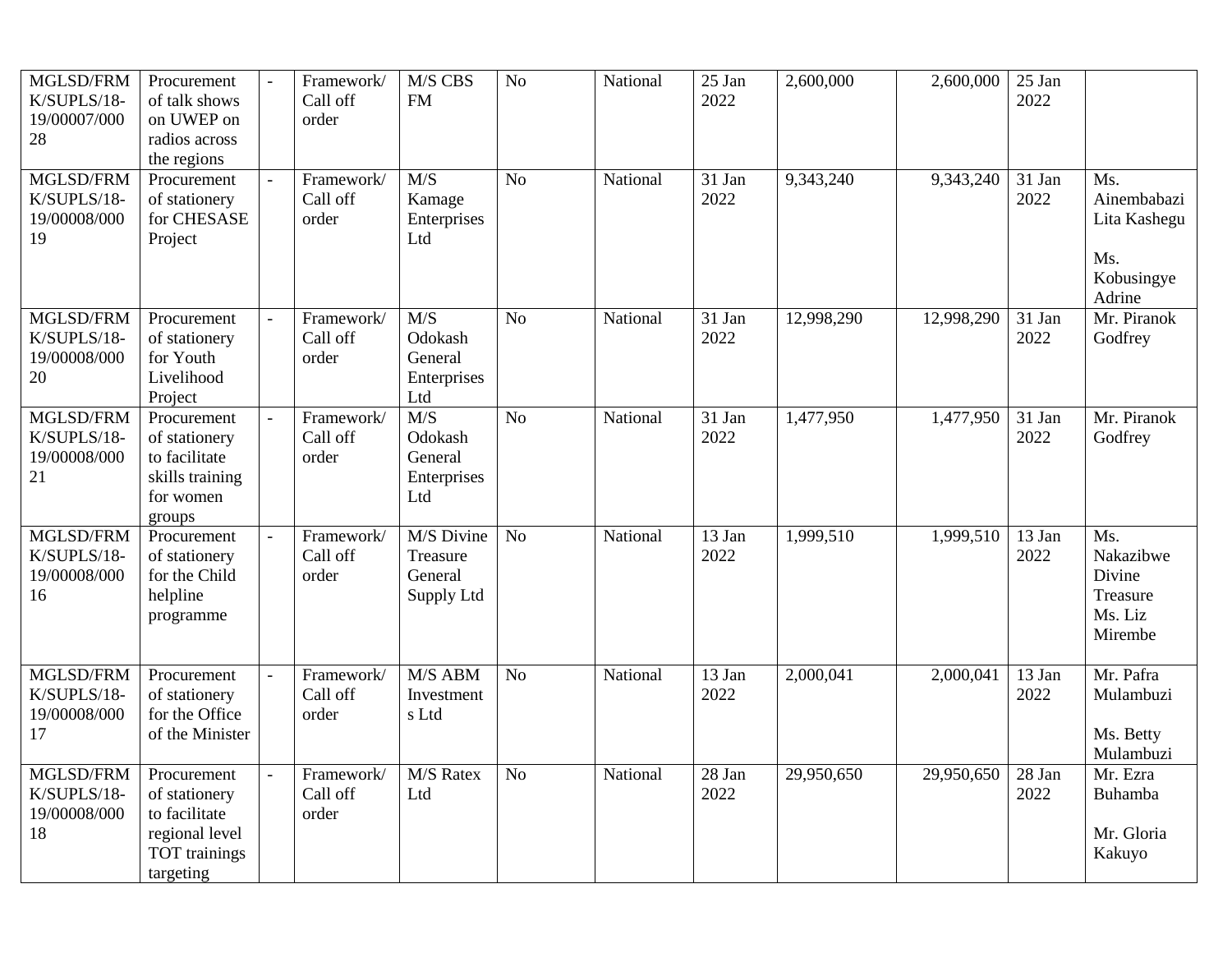|                                                | district<br>officials                                                                                            |                                 |                                                 |                |          |                |            |            |                |                                                                   |
|------------------------------------------------|------------------------------------------------------------------------------------------------------------------|---------------------------------|-------------------------------------------------|----------------|----------|----------------|------------|------------|----------------|-------------------------------------------------------------------|
| MGLSD/FRM<br>K/SUPLS/18-<br>19/00007/000<br>29 | Procurement<br>of advert to<br>procure<br>supplies and<br>services under<br>framework                            | Framework/<br>Call off<br>order | M/S New<br>Vision                               | N <sub>o</sub> | National | 25 Jan<br>2022 | 2,200,000  | 2,200,000  | 25 Jan<br>2022 | GOU                                                               |
| MGLSD/FRM<br>K/SRVCS/18-<br>19/00004/000<br>32 | Procurement<br>of foodstuffs<br>for $3rd$ quarter<br>for Naguru<br>Remand<br>Home                                | Framework/<br>Call off<br>order | M/S Willy<br>Commercia<br>Enterprises<br>Ltd    | N <sub>o</sub> | National | 13 Jan<br>2022 | 16,224,100 | 16,224,100 | 13 Jan<br>2022 | Mr. Willy<br>Ssendikadiwa<br>Ms. Milly<br>Sendi                   |
| MGLSD/FRM<br>K/SRVCS/18-<br>19/00004/000<br>39 | Procurement<br>of foodstuffs<br>for $3rd$ quarter<br>for Ihungu<br>Remand<br>Home                                | Framework/<br>Call off<br>order | M/S Naake<br>General<br>Supplies<br>Ltd         | N <sub>o</sub> | National | 14 Jan<br>2022 | 4,998,800  | 4,998,800  | 14 Jan<br>2022 |                                                                   |
| MGLSD/FRM<br>K/SRVCS/18-<br>19/00004/000<br>45 | Procurement<br>of foodstuffs<br>for $3rd$ quarter<br>for Arua<br>Remand<br>Home                                  | Framework/<br>Call off<br>order | M/S<br>Towdah<br>Enterprises<br>Ltd             | N <sub>o</sub> | National | 14 Jan<br>2022 | 7,524,250  | 7,524,250  | 14 Jan<br>2022 | Mr. Odong<br>Daniel                                               |
| MGLSD/FRM<br>K/SRVCS/18-<br>19/00005/000<br>41 | Procurement<br>of foodstuffs<br>for $3rd$ quarter<br>for<br>Kampiringisa<br>National<br>Rehabilitation<br>Centre | Framework/<br>Call off<br>order | M/S<br>Kamage<br>Enterprises<br>Ltd             | N <sub>o</sub> | National | 19 Jan<br>2022 | 17,783,000 | 17,783,000 | 19 Jan<br>2022 | Ms.<br>Ainembabazi<br>Lita Kashegu<br>Ms.<br>Kobusingye<br>Adrine |
| MGLSD/FRM<br>K/SRVCS/18-<br>19/00005/000<br>42 | Procurement<br>of foodstuffs<br>for $3rd$ quarter<br>for Ruti<br>Vocational                                      | Framework/<br>Call off<br>order | M/S Emax<br>Supplies<br>and<br>Logistics<br>Ltd | No             | National | 19 Jan<br>2022 | 12,028,800 | 12,028,800 | 19 Jan<br>2022 | Ms.<br>Asingwire<br>Immaculate<br>Mr. Ahereza<br>Alex             |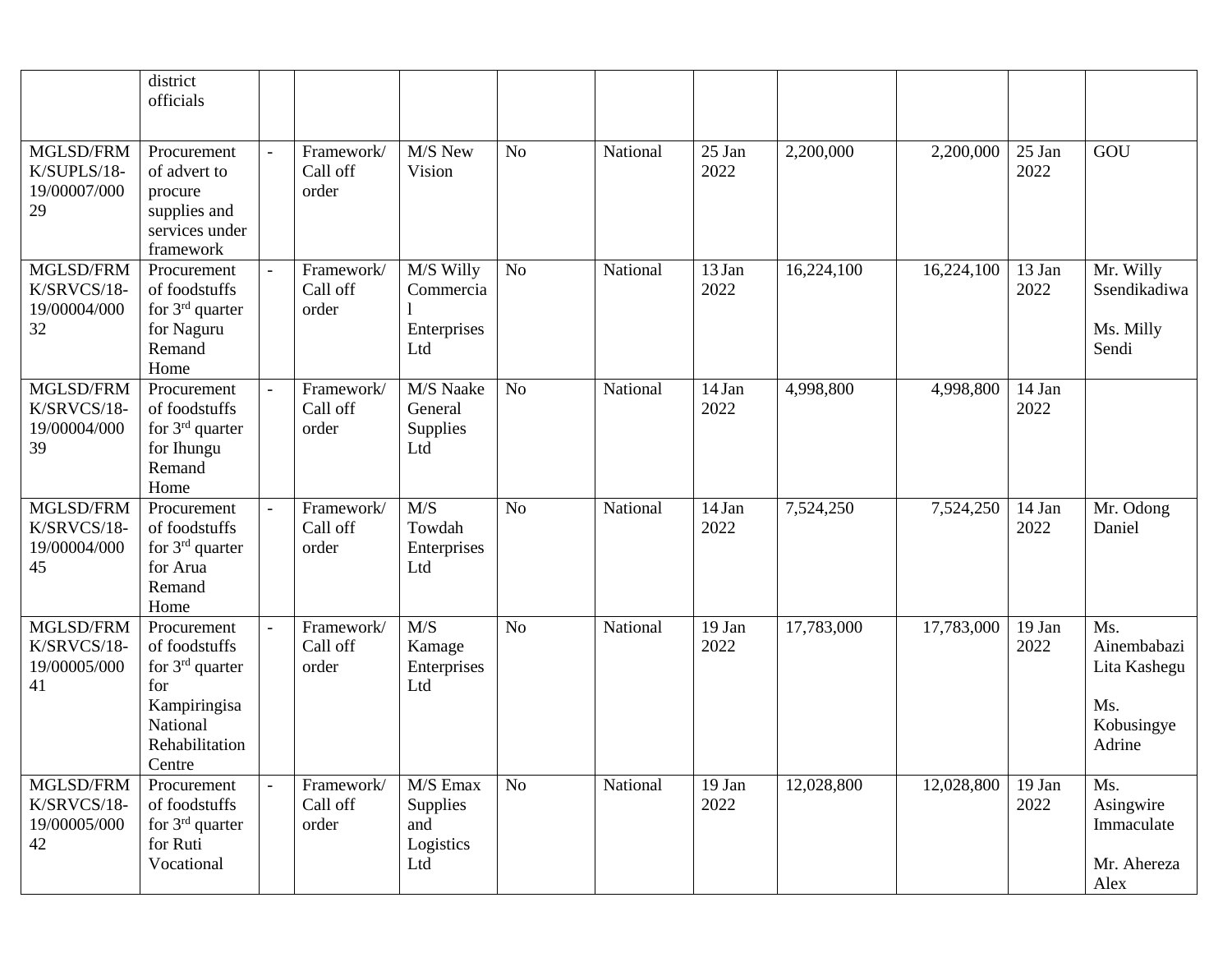|              | Rehabilitation<br>Centre |            |             |                |          |        |            |            |          |            |
|--------------|--------------------------|------------|-------------|----------------|----------|--------|------------|------------|----------|------------|
|              |                          |            |             |                |          |        |            |            |          |            |
| MGLSD/FRM    | Procurement              | Framework/ | M/S Bab     | N <sub>0</sub> | National | 21 Jan | 20,720,800 | 20,720,800 | $21$ Jan | Mr. Ismail |
| K/SRVCS/18-  | of repairs for           | Call off   | Transporter |                |          | 2022   |            |            | 2022     | Babu       |
| 19/00005/000 | motor vehicle            | order      | s $\&$      |                |          |        |            |            |          |            |
| 63           | <b>UG 0687Y</b>          |            | General     |                |          |        |            |            |          |            |
|              |                          |            | Mechanic    |                |          |        |            |            |          |            |

## **Amended Contracts**

| <b>Amendment or Variation</b> | <b>Provider</b> | Date of Amendment or<br>Variation | <b>Value of Amendment</b><br>or Variation | <b>Revised Contract Value</b><br>and Currency |
|-------------------------------|-----------------|-----------------------------------|-------------------------------------------|-----------------------------------------------|
|                               |                 |                                   |                                           |                                               |

| PDE:                          | <b>Ministry of Gender, Labour and Social Development</b> |                            |                                  |                                 |          |                                                             |                                                                                |                       |                                         |                                               |                       |
|-------------------------------|----------------------------------------------------------|----------------------------|----------------------------------|---------------------------------|----------|-------------------------------------------------------------|--------------------------------------------------------------------------------|-----------------------|-----------------------------------------|-----------------------------------------------|-----------------------|
| <b>REPORT:</b>                | <b>Completed Contracts (except micro procurements)</b>   |                            |                                  |                                 |          |                                                             |                                                                                |                       |                                         |                                               |                       |
| <b>FINANCI</b><br>AL<br>YEAR: | 2021-2022                                                | FROM 2022-1-1 TO 2022-1-31 |                                  |                                 |          |                                                             |                                                                                |                       |                                         |                                               |                       |
| <b>CREATE</b><br>D BY:        | Murungi Elvis                                            |                            |                                  |                                 |          |                                                             |                                                                                |                       |                                         |                                               |                       |
| $\mathbf{N}\mathbf{0}$        | Procurement<br><b>Reference</b><br><b>Number</b>         | Subject of<br>procurement  | <b>Descriptio</b><br>$\mathbf n$ | <b>Method of</b><br>procurement | Provider | <b>Reservatio</b><br>n/Preferen<br>ce Schemes<br>(Yes / No) | Category<br>of<br>provider<br>(Foreign<br><b>National</b><br><b>Resident</b> ) | Date of<br>completion | <b>Total</b><br>Amount<br>paid<br>(UGX) | Cont<br>ract<br>value<br>(UG)<br>$\mathbf{X}$ | Date<br><b>Signed</b> |